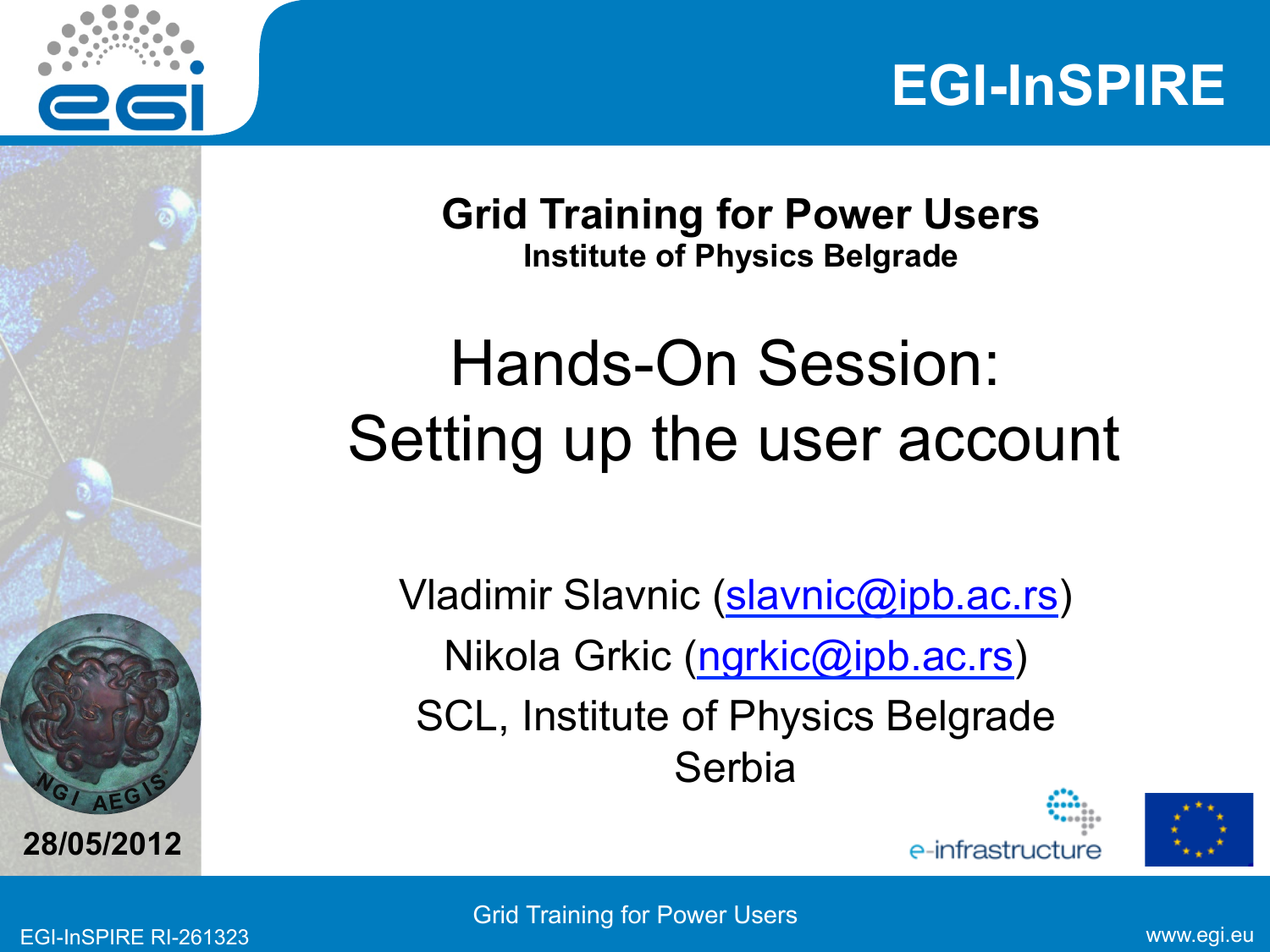



- User Interface (UI)
- Grid Security Infrastructure (GSI)
- Certificate obtaining procedure
- How to use certificate
- Proxies
- My Proxy service
- Certificates renewal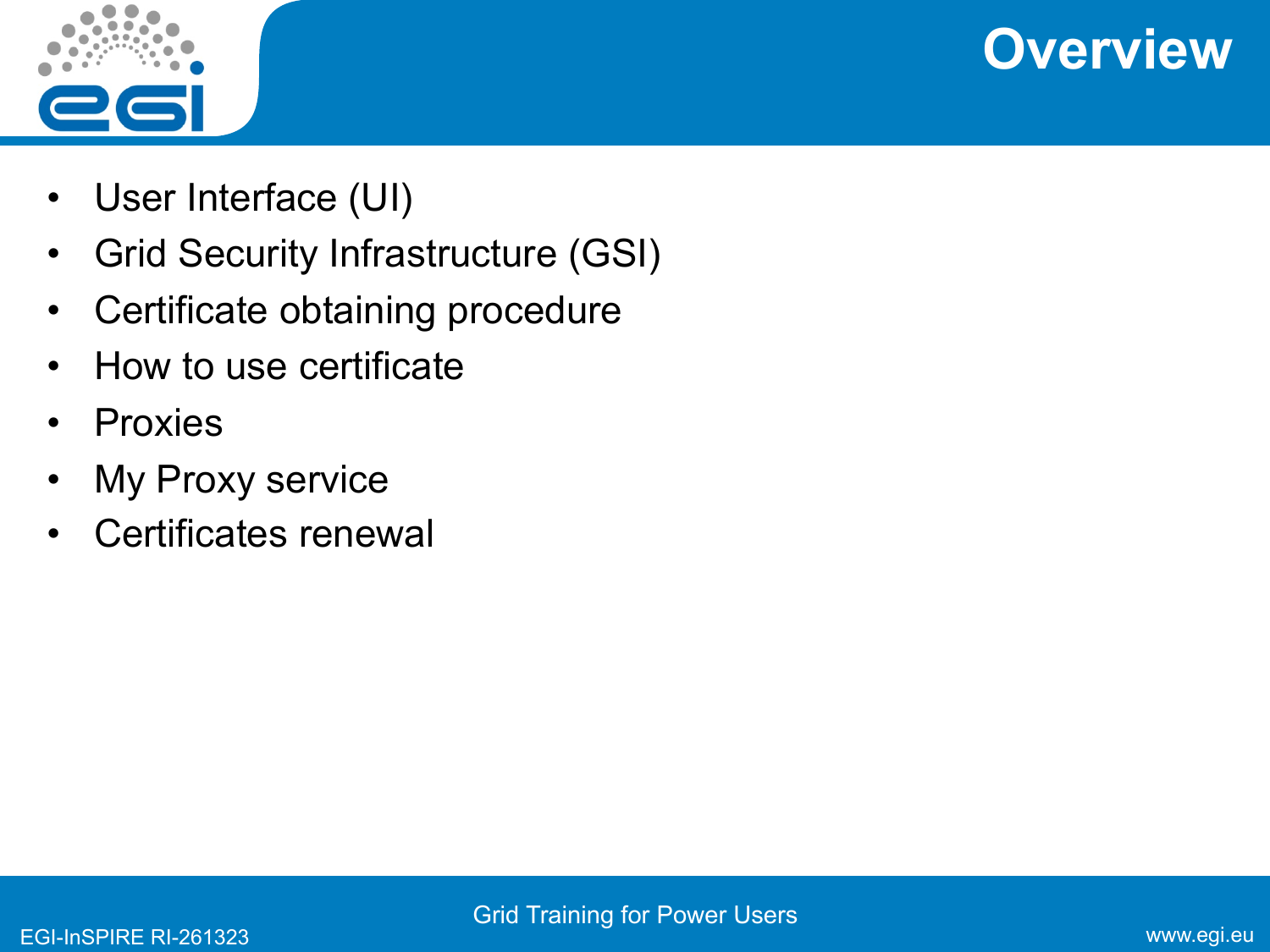

## **User interface – UI (1)**

- Access point to Grid
- User must have a local account on the machine
- It provides CLI tools to perform different Grid operations:
	- − list all the resources suitable to execute a given job;
	- − submit jobs for execution;
	- − cancel jobs;
	- − query the status of jobs and retrieve their output;
	- − copy, replicate and delete files from the Grid;
	- − retrieve the status of different resources from the Information System;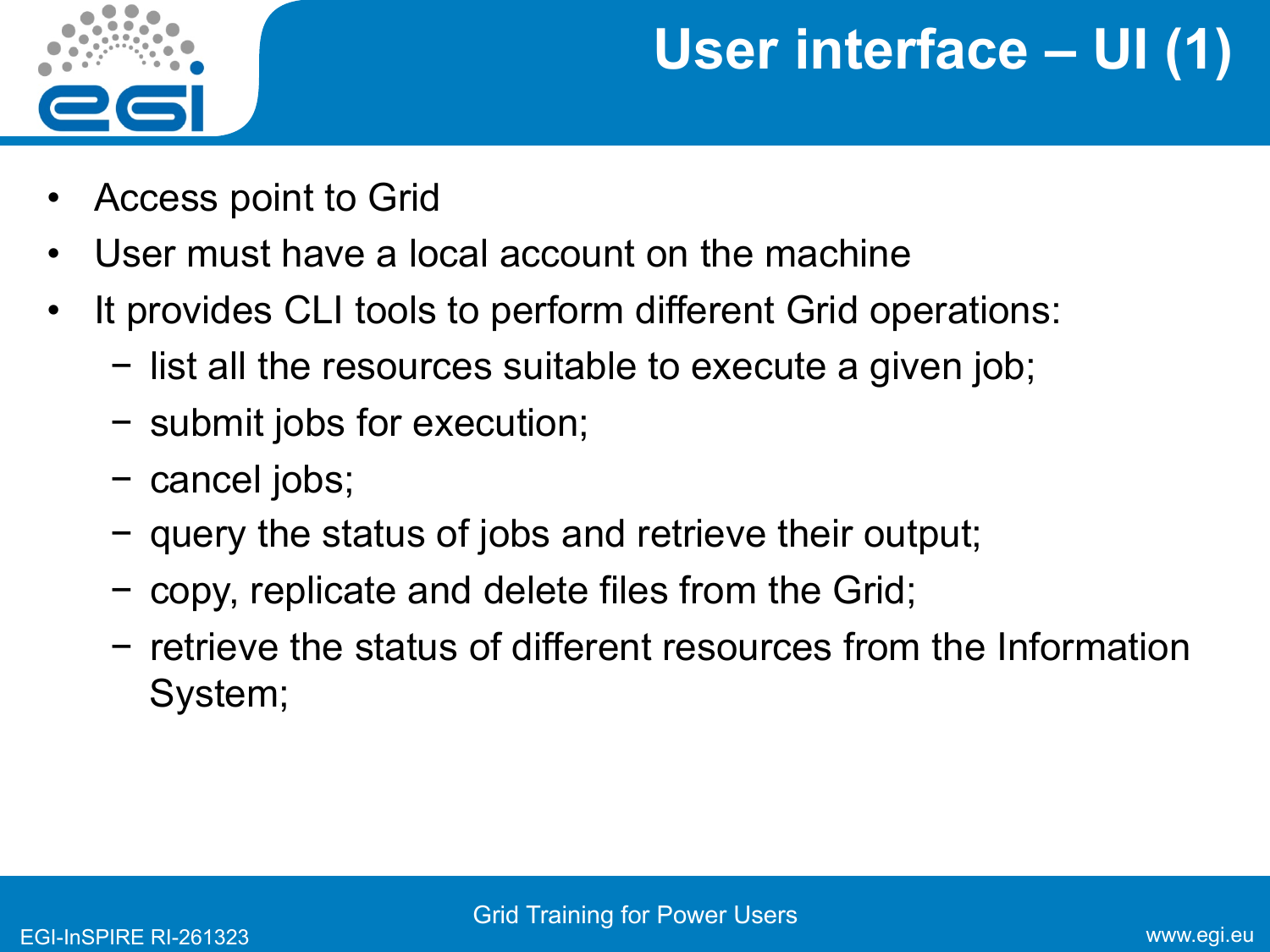

**User interface – UI (2)** 

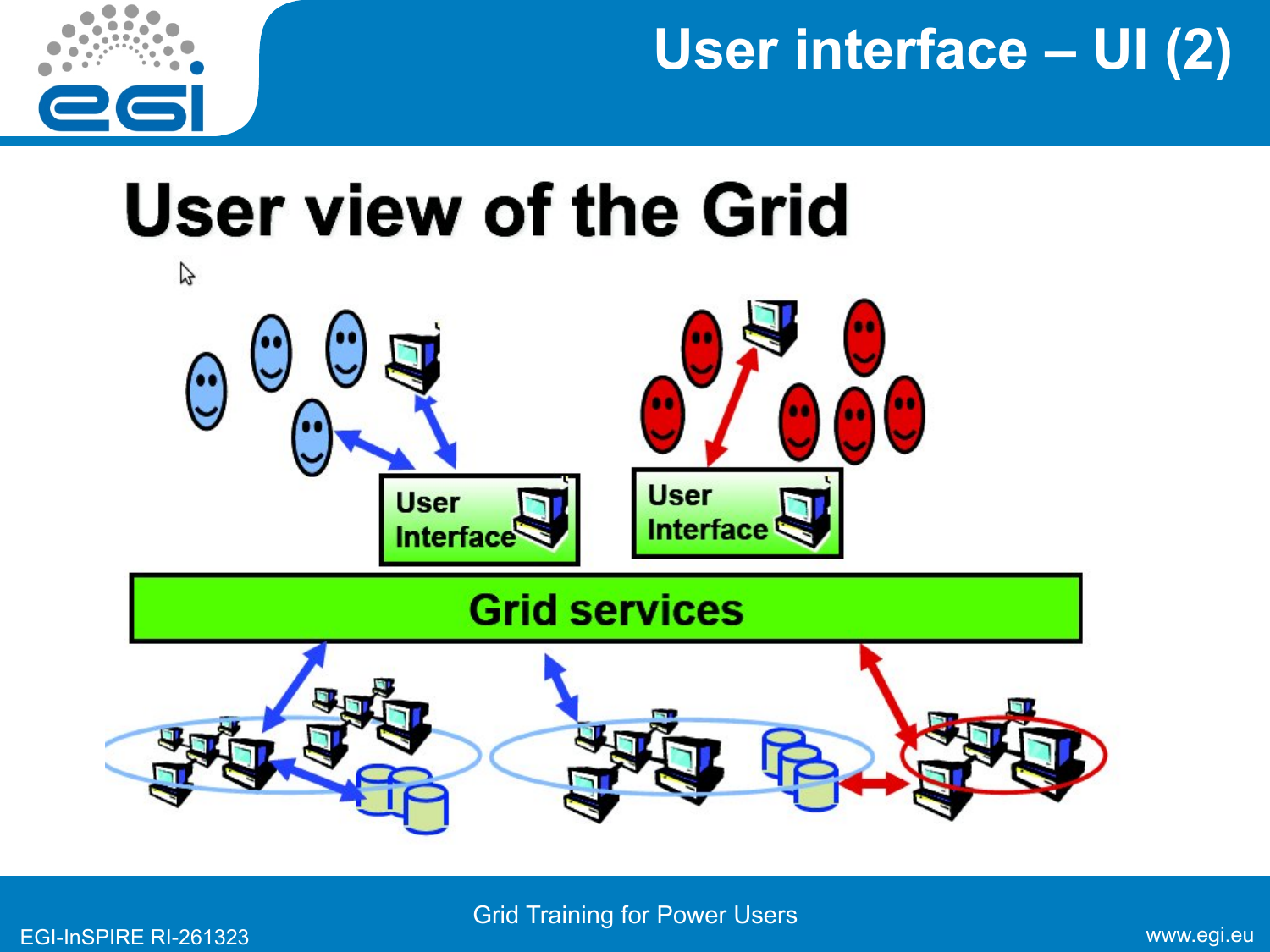

- **Basic Security Concepts:** 
	- − Private and Public Keys The Encryption
	- − Signing
- **Grid credentials**: digital certificate and private key
	- − Grid passport
	- − Based on PKI X.509 standard
	- − A public key connected to some information about who the user (or server) is, signed by the CA
	- − CA signs certificates. Trust relationship
		- National Certification Authority (CA) AEGIS CA
	- − The most important thing in the certificate is the Subject Name (SN):
	- /C=RS/O=AEGIS/OU=Institute of Physics Belgrade/CN=Vladimir Slavnic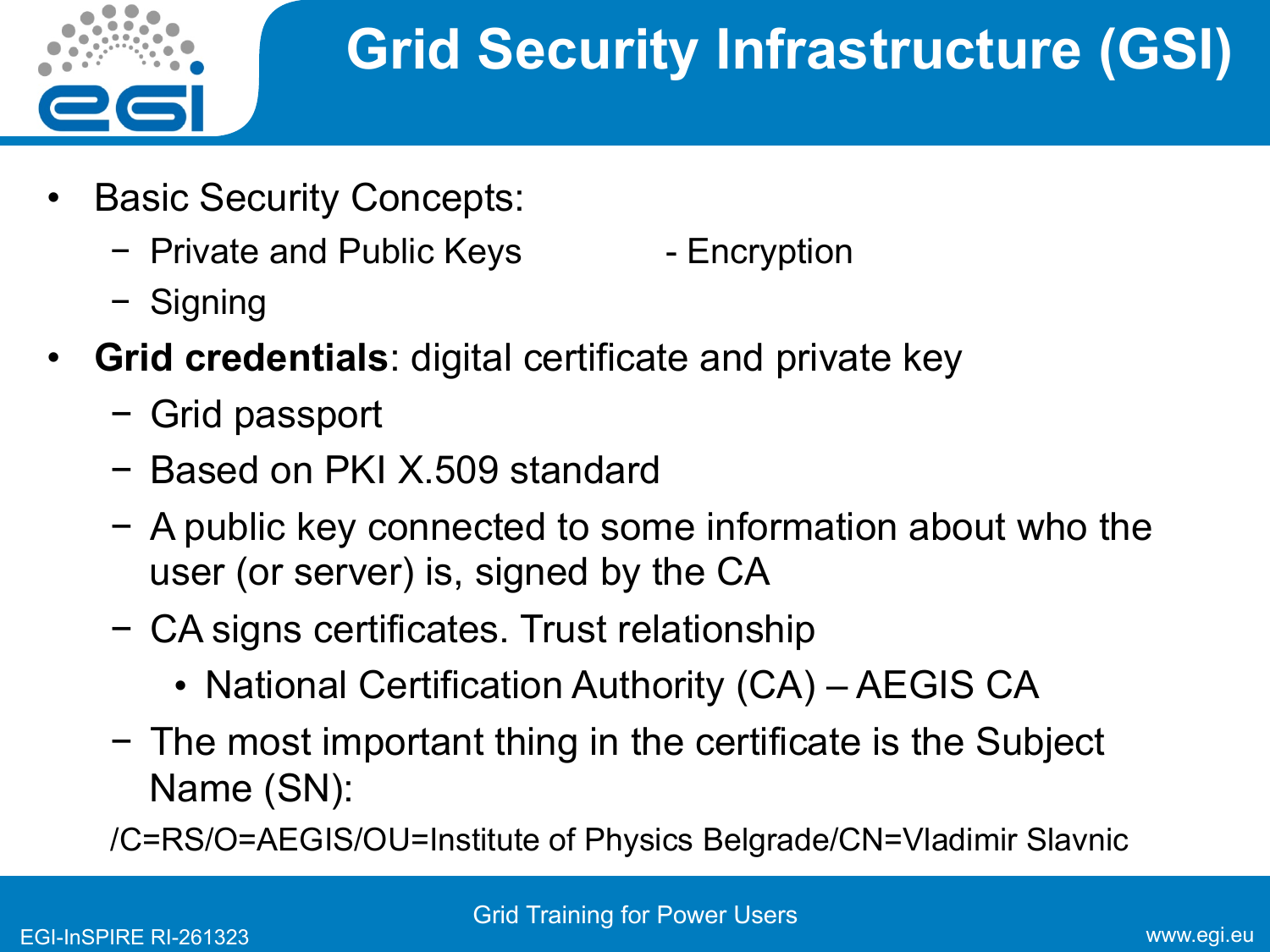

## **Certificate obtaining procedure**

- Via browser or from UI
- Command issued on UI:
- **\$ grid-cert-request** 
	- − PEM pass phrase (do not forget it!!!)
- .globus directory
	- − *userkey.pem*
	- − *usercert\_request.pem*
	- − *usercert.pem*
- *usercert request.pem* to be send by RA to CA to be signed
- Signed certificate will be sent back to user
- Confirmation mail signed with new certificate to be send to CA by the user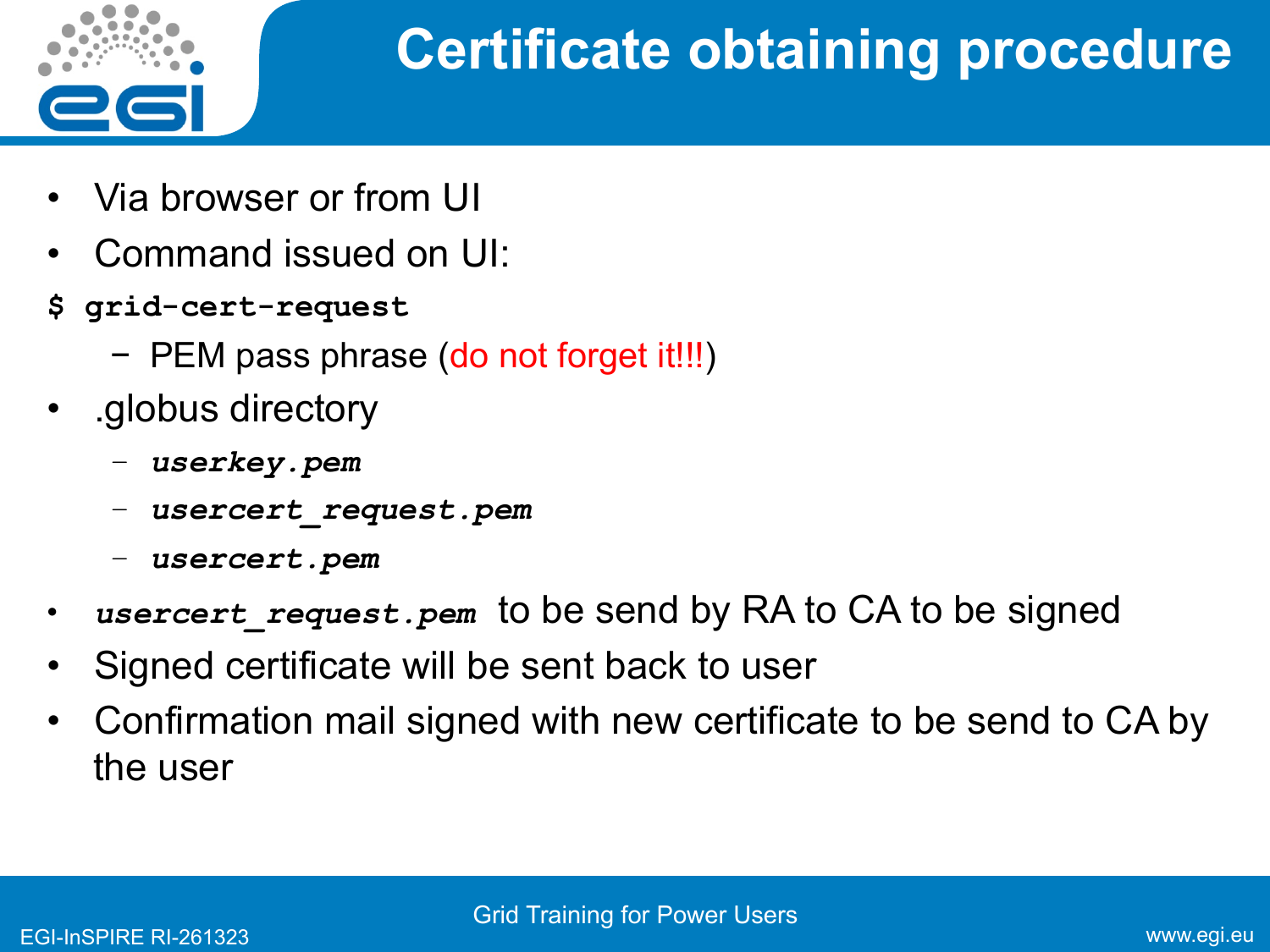

# **Taking care of private keys**

- Keep your private key secure
- Right permissions:
	- **444** *usercert.pem*
	- **400** *userkey.pem*
- Do not loan your certificate to anyone
- Report to your CA if your certificate has been compromised
- Private key and certificate can be stored:
	- − In your browser and mail client
	- − Stored in files using different file format (PEM, P12, …)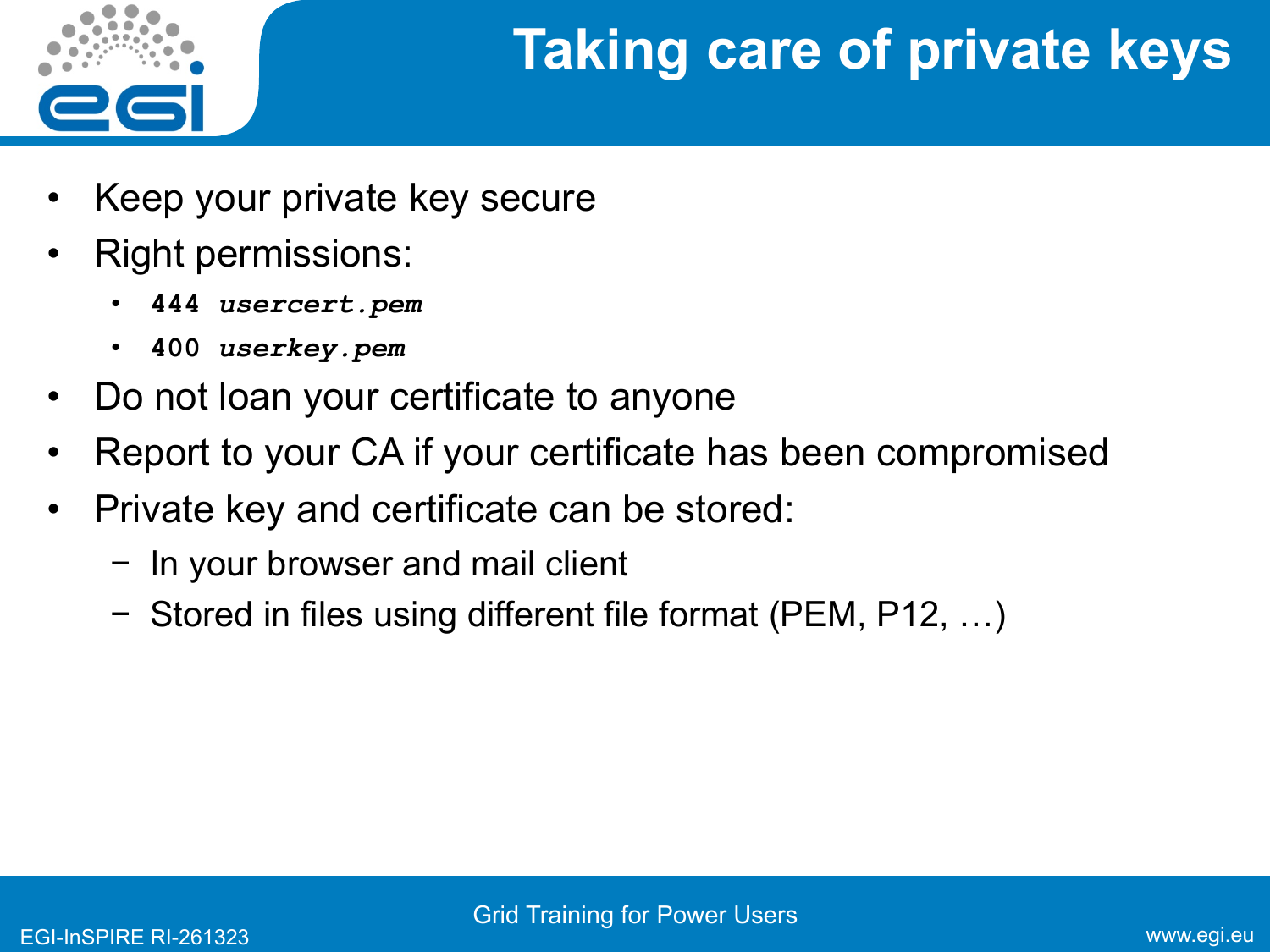

#### **Checking a certificate**

• **\$ grid-cert-info [-subject |-enddate|-issuer] [slavnic@ui ~]\$ grid-cert-info -subject /C=RS/O=AEGIS/OU=Institute of Physics Belgrade/CN=Vladimir Slavnic [slavnic@ui ~]\$ grid-cert-info -issuer /C=RS/O=AEGIS/CN=AEGIS-CA** 

**[slavnic@ui ~]\$ grid-cert-info -enddate** 

```
Jun 26 08:03:17 2012 GMT
```
• Verify a user certificate:

**[slavnic@ui ~]\$ openssl verify -CApath /etc/grid-security/ certificates/ ~/.globus/usercert.pem /home/slavnic/.globus/usercert.pem: OK**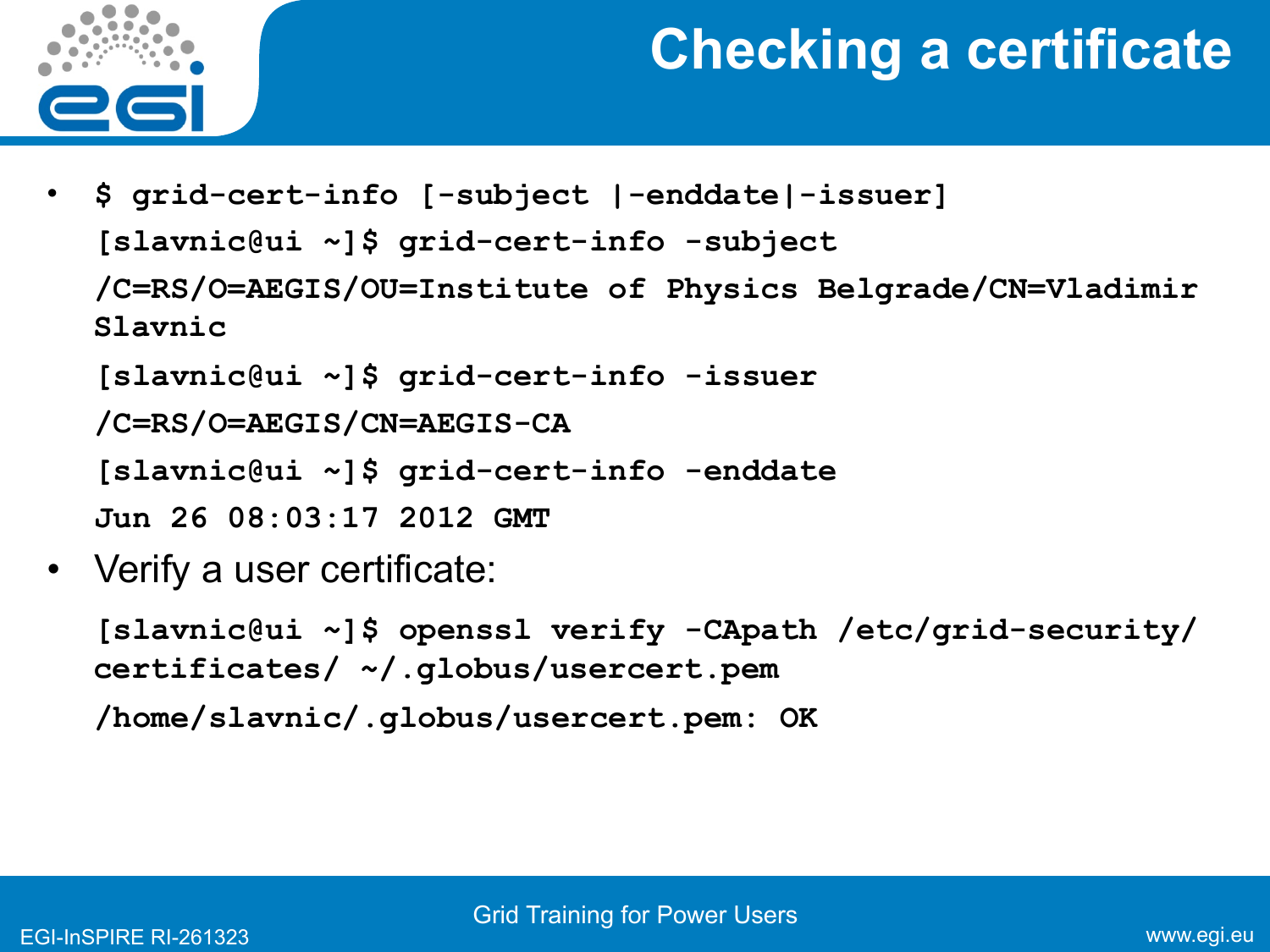

# **pkcs12 bundle creation and VO registration**

- Creating p12 certificate
- **\$ opensslpkcs12 -export -in ~/.globus/usercert.pem -inkey~/.globus/userkey.pem -name "My Certificate" -out mycertificate.p12**
- Importing certificate into the mail client and web browser
- Virtual Organization VO
	- − Entity which typically corresponds to a particular organization or group of people in the real world
- VO membership request (web interface):
	- − AEGIS VOMS Web application is located on the following address: https://voms.ipb.ac.rs:8443/voms/aegis/
- AEGIS CA: http://ca.aegis.rs/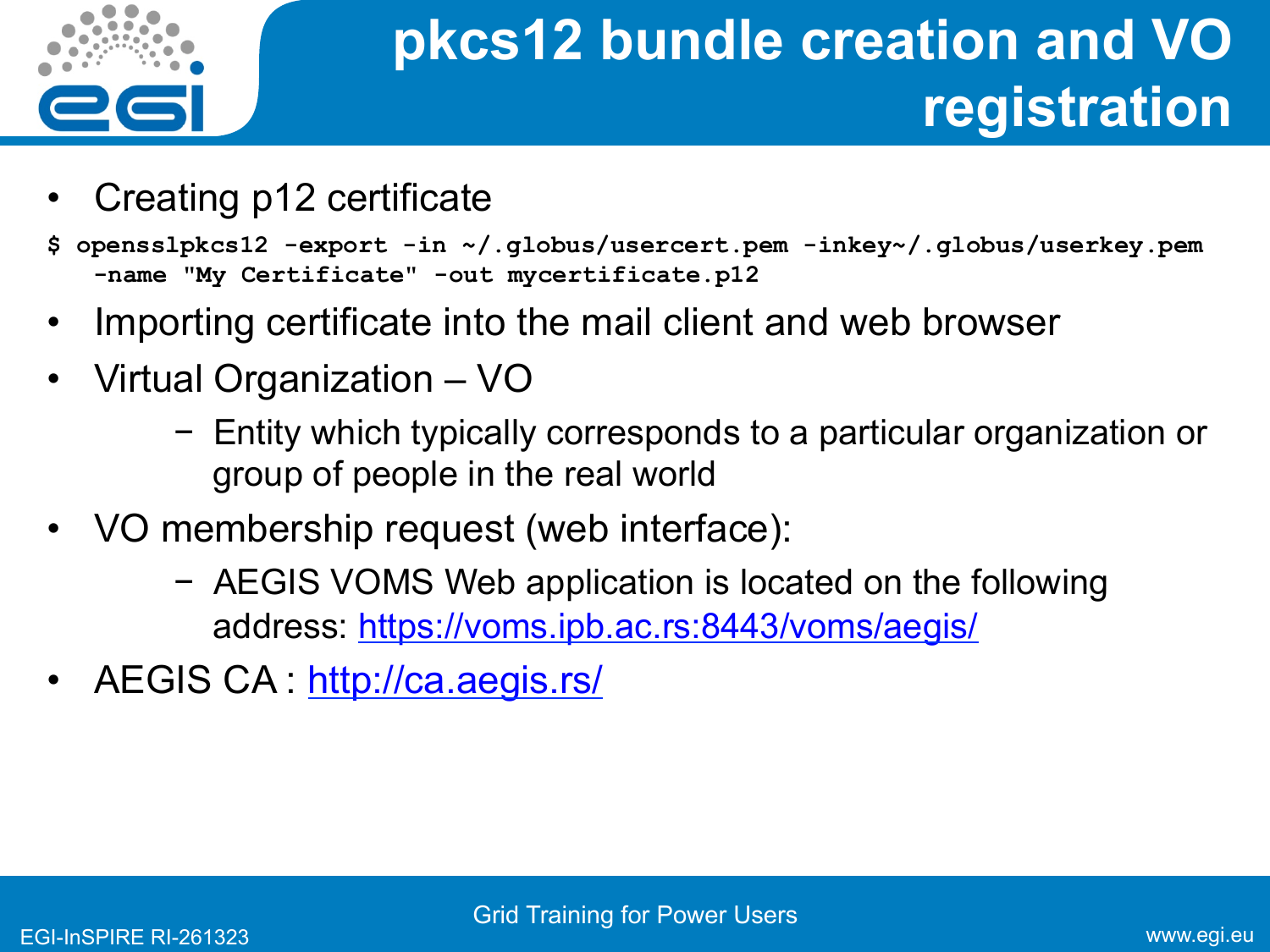

**Proxies (1)** 

**Proxy certificates: Temporary self-signed certs** 



- Types of proxies:
	- − Standard proxy
	- − VOMS proxy
- VOMS proxies proxies with VO extensions
	- − Group
	- − Role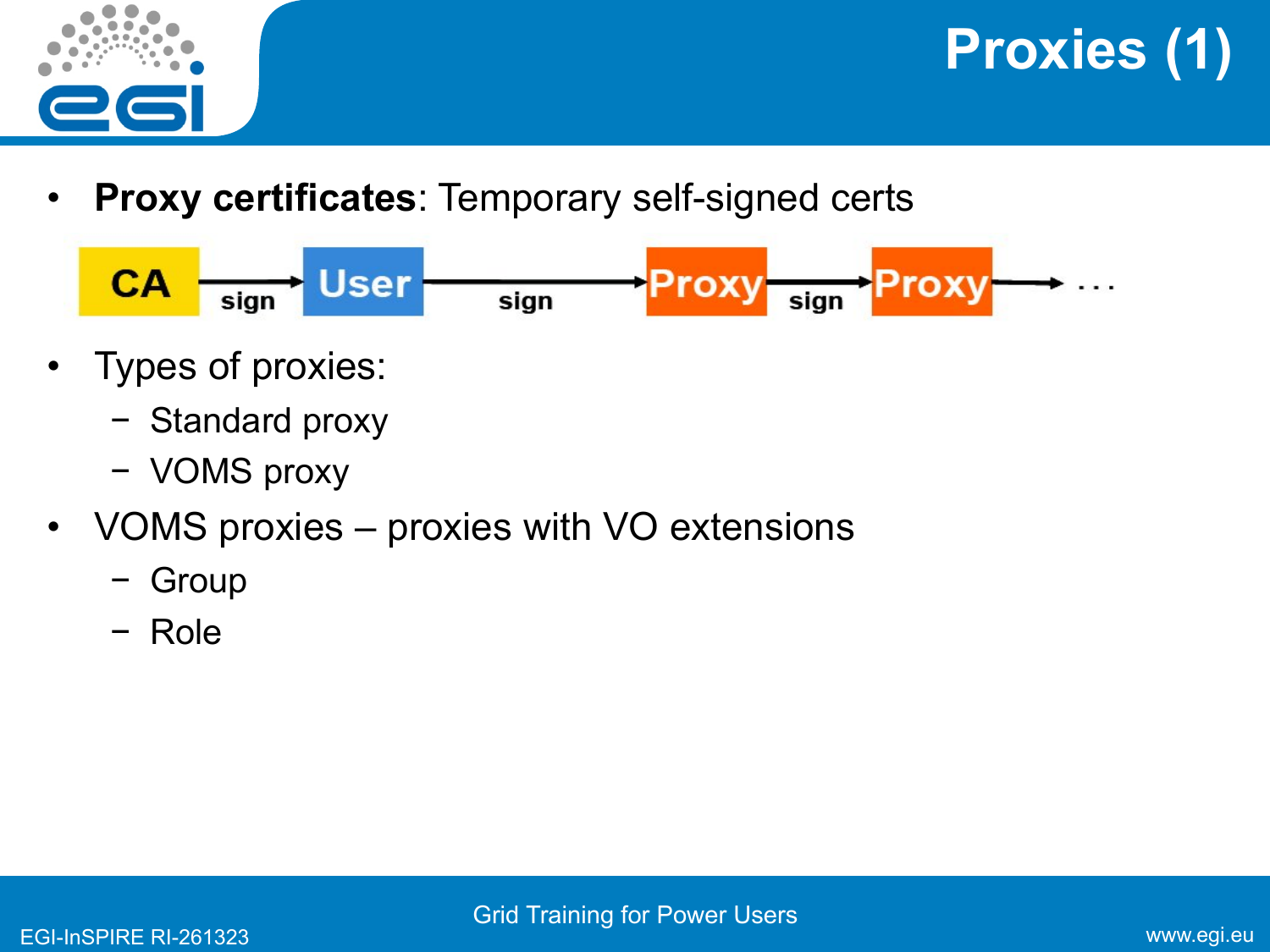



- VOMS proxy UI commands:
	- **\$ voms-proxy-init -voms<vo>**

```
$ voms-proxy-init -voms<alias>:<group name>:[Role=<role name>]
```
- **\$ voms-proxy-info (-all)**
- **\$ voms-proxy-destroy**
- Creating VOMS proxy:

```
[slavnic@ui ~]$ voms-proxy-init -voms aegis
```
**Enter GRID pass phrase:** 

```
Your identity: /C=RS/O=AEGIS/OU=Institute of Physics Belgrade/CN=Vladimir 
Slavnic
```
**Creating temporary proxy .............................. Done** 

```
Contacting voms.ipb.ac.rs:15001 [/C=RS/O=AEGIS/OU=Institute of Physics 
Belgrade/CN=host/voms.ipb.ac.rs] "aegis" Done
```
**Creating** 

**proxy .................................................................** 

**Done** 

**Your proxy is valid until Mon May 28 00:34:26 2012**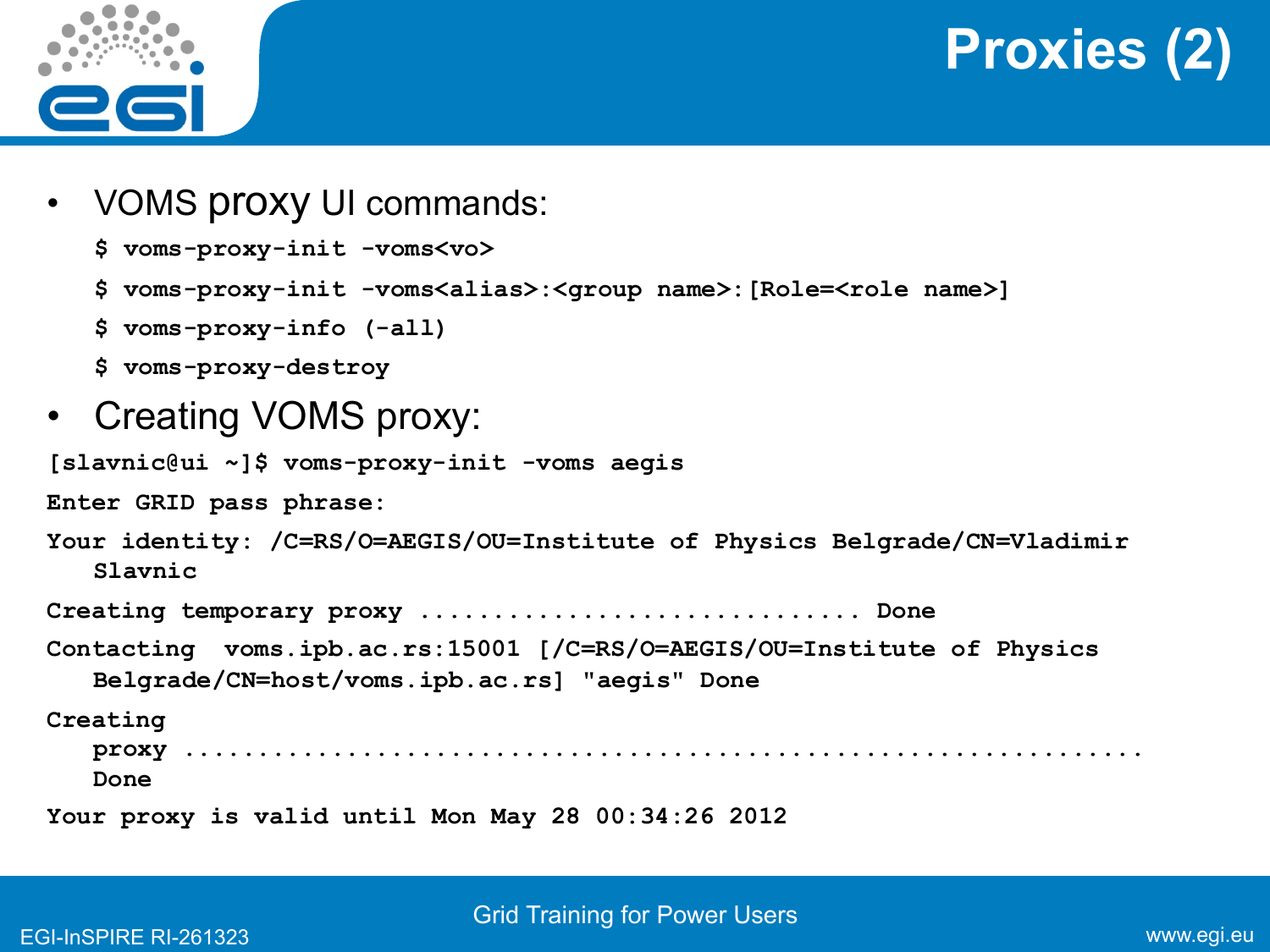

**Proxies (3)** 

• Checking VOMS proxy:

**slavnic@ui ~]\$ voms-proxy-info -all** 

- **subject : /C=RS/O=AEGIS/OU=Institute of Physics Belgrade/CN=Vladimir Slavnic/ CN=proxy**
- **issuer : /C=RS/O=AEGIS/OU=Institute of Physics Belgrade/CN=Vladimir Slavnic**
- **identity : /C=RS/O=AEGIS/OU=Institute of Physics Belgrade/CN=Vladimir Slavnic**
- **type : proxy**
- **strength : 1024 bits**
- **path : /tmp/x509up\_u501**
- **timeleft : 11:50:33**
- **=== VO aegis extension information ===**
- **VO : aegis**
- **subject : /C=RS/O=AEGIS/OU=Institute of Physics Belgrade/CN=Vladimir Slavnic**
- **issuer : /C=RS/O=AEGIS/OU=Institute of Physics Belgrade/CN=host/voms.ipb.ac.rs**
- **attribute : /aegis/Role=NULL/Capability=NULL**
- **attribute : /aegis/scl/Role=NULL/Capability=NULL**

**timeleft : 11:50:33** 

**uri : voms.ipb.ac.rs:15001**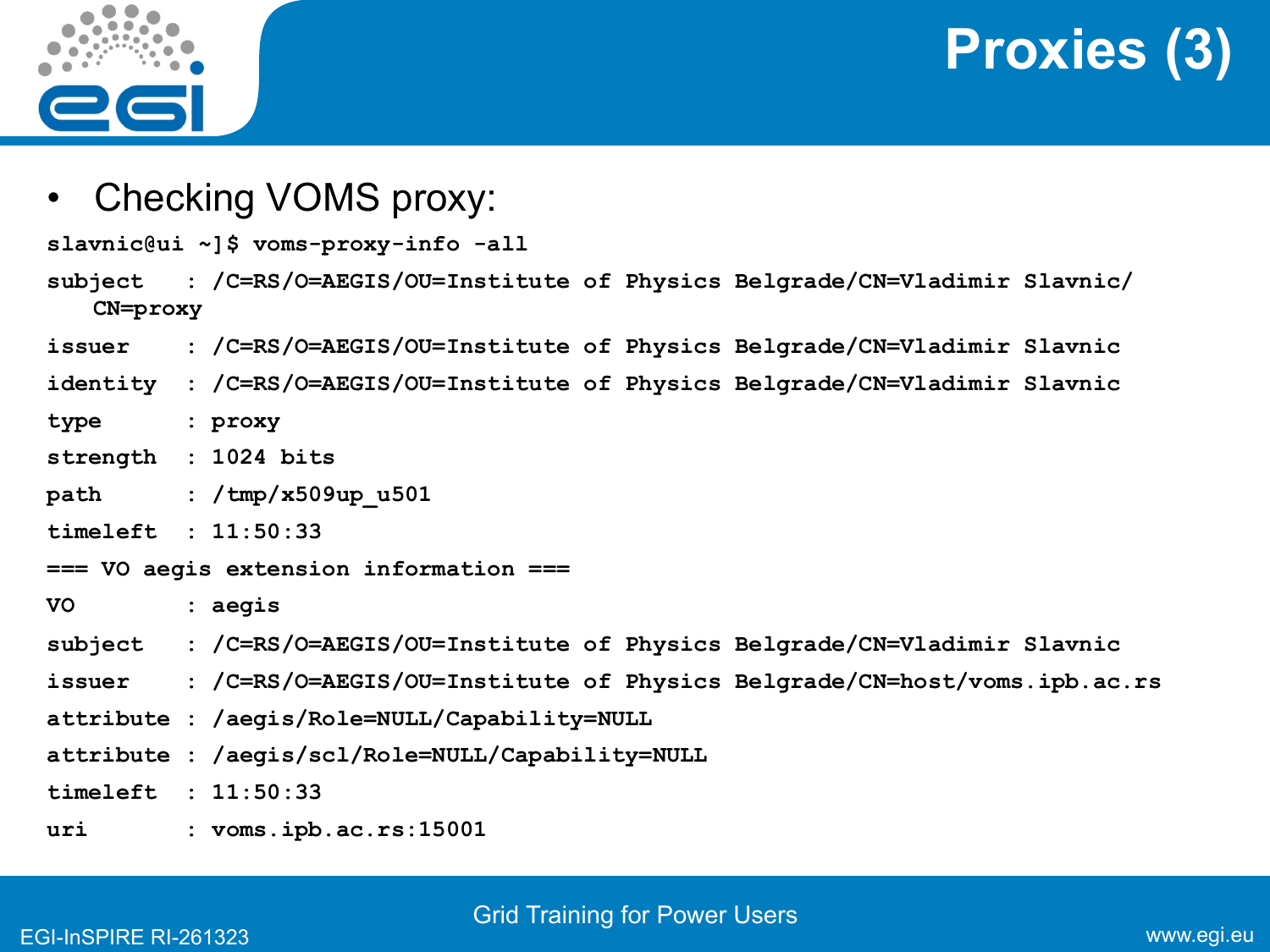

# **Proxy renewal – MyProxy (1)**

- MyProxy proxy credential repository system
- User can create and store a long-term proxy in a dedicated server (MyProxy server)
- MyProxy commands on UI:
	- **\$ myproxy-init -s <myproxy\_server> -d -n**
	- **\$ myproxy-info -s <myproxy\_server> -d**
	- **\$ myproxy-destroy -s <myproxy\_server> -d**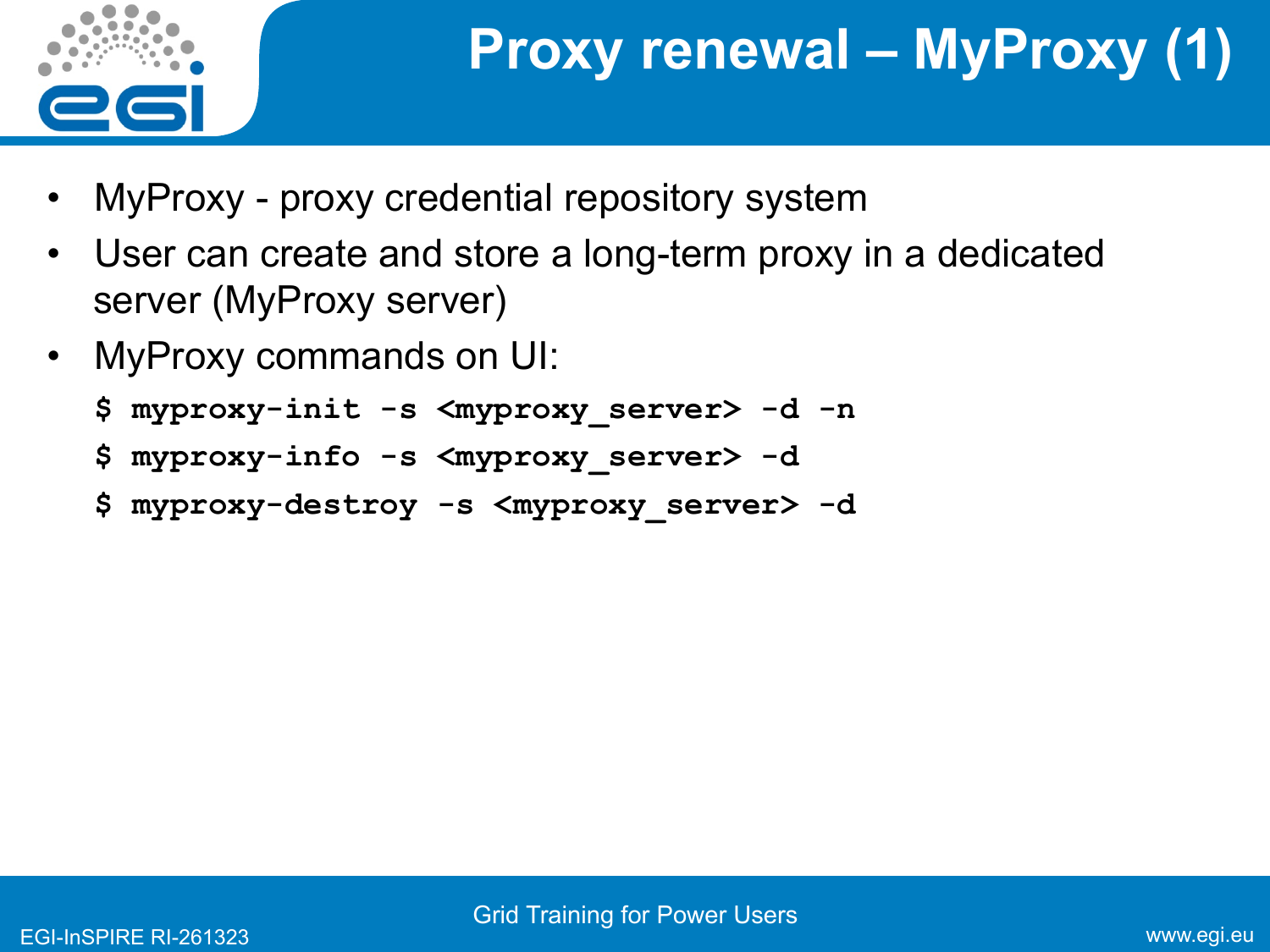

- Show MyProxy server evironment variable: **[slavnic@ui ~]\$ echo \$MYPROXY\_SERVER myproxy.ipb.ac.rs**
- Creating and storing a long-term proxy:

**[slavnic@ui ~]\$ myproxy-init -d -n** 

**Your identity: /C=RS/O=AEGIS/OU=Institute of Physics Belgrade/CN=Vladimir Slavnic** 

**Enter GRID pass phrase for this identity: Creating proxy .................................. Done Proxy Verify OK Your proxy is valid until: Sun Jun 3 12:37:44 2012**

**A proxy valid for 168 hours (7.0 days) for user /C=RS/ O=AEGIS/OU=Institute of Physics Belgrade/CN=Vladimir Slavnic now exists on myproxy.ipb.ac.rs.**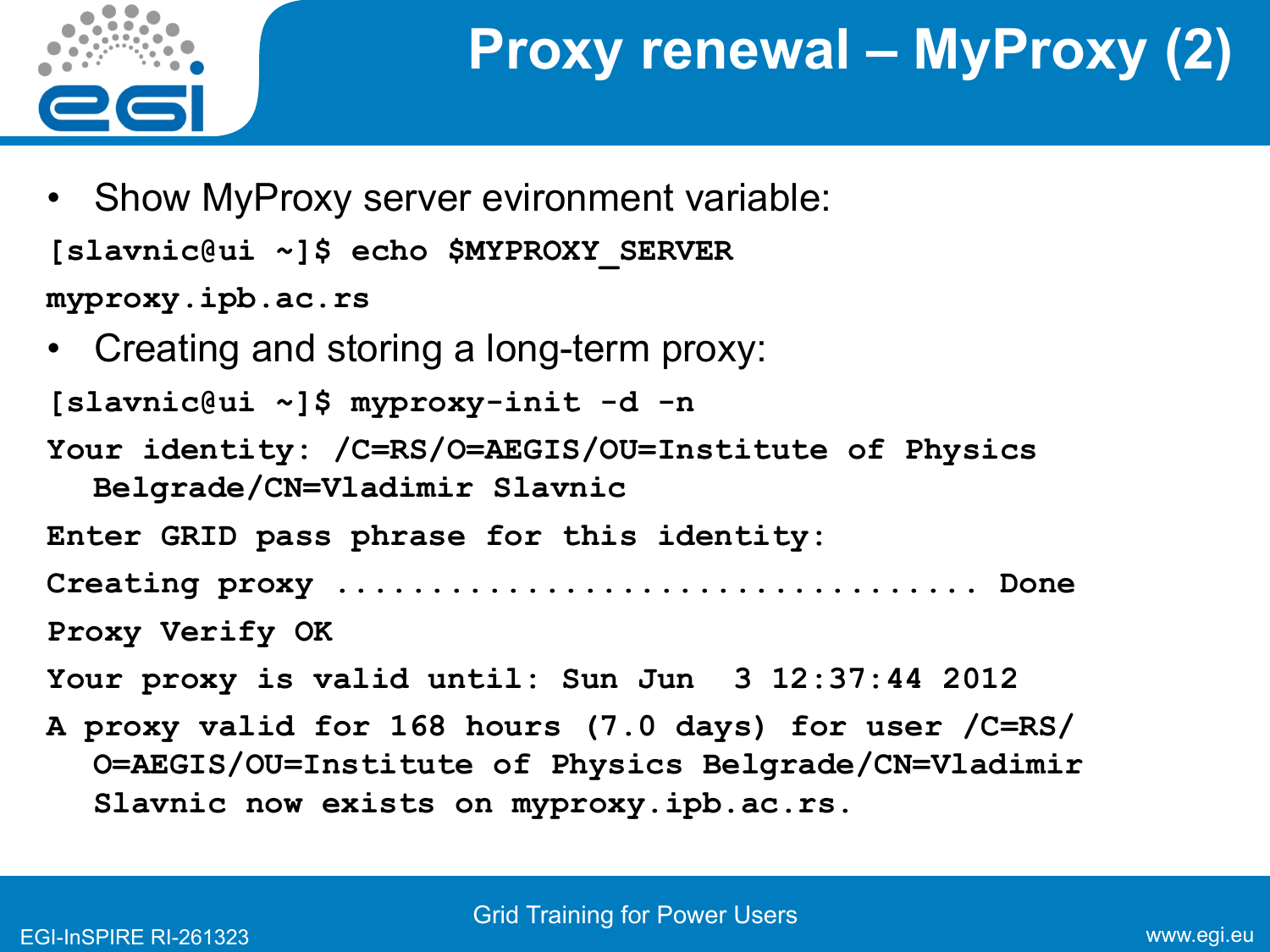

## **Proxy renewal – MyProxy (3)**

• Show long-term proxy information:

**[slavnic@ui ~]\$ myproxy-info -d** 

**username: /C=RS/O=AEGIS/OU=Institute of Physics Belgrade/ CN=Vladimir Slavnic** 

**owner: /C=RS/O=AEGIS/OU=Institute of Physics Belgrade/ CN=Vladimir Slavnic** 

**timeleft: 167:59:02 (7.0 days)**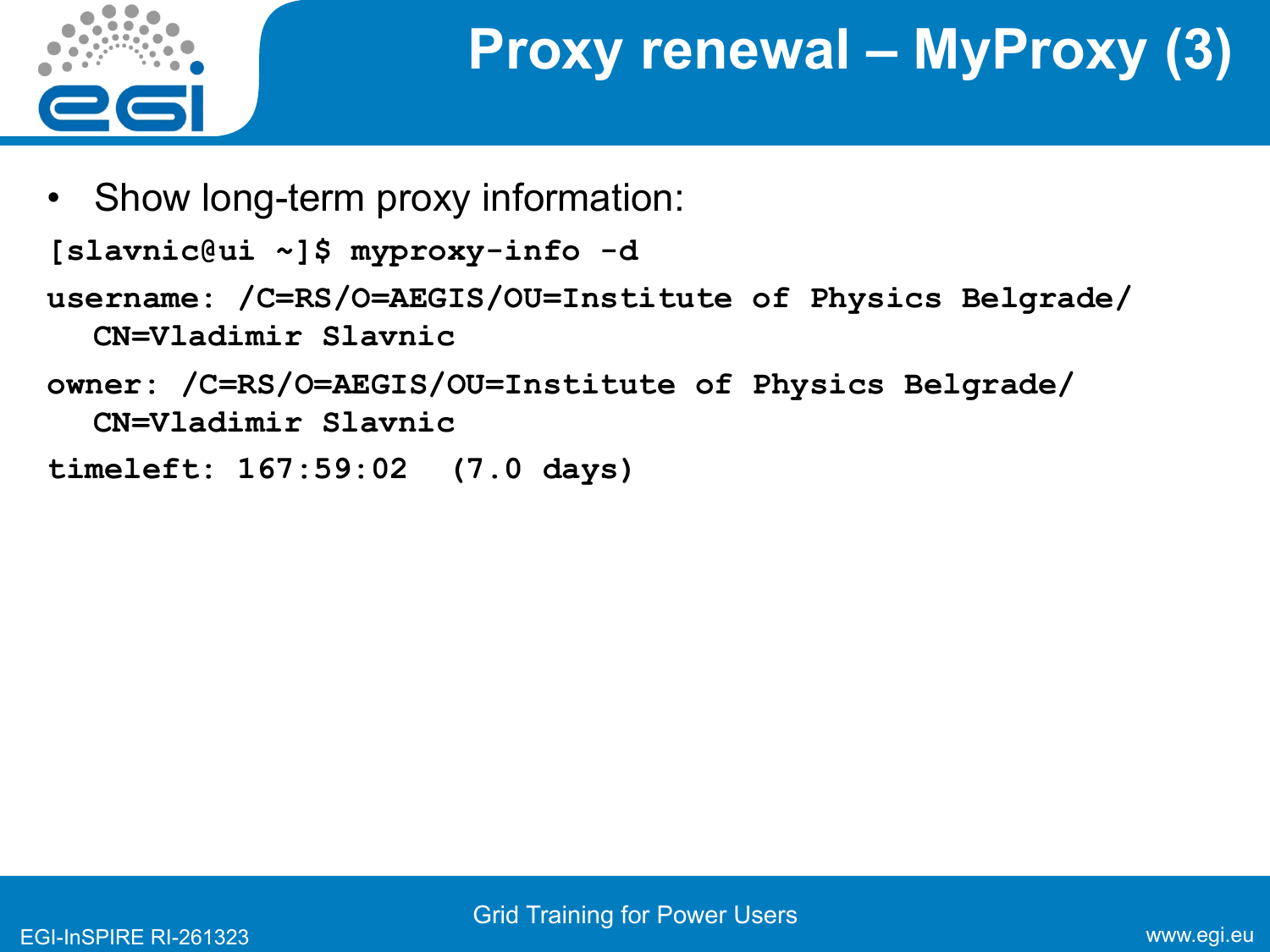

#### **Certificate renewal**

- CAs issue certificates with a limited duration (usually one year)
- User needs to send a request for renewal signed with the old certificate to CA before old certificate expires
- Users should try to be aware of the renewal date
- Renewed certificates have the same SN as the old ones